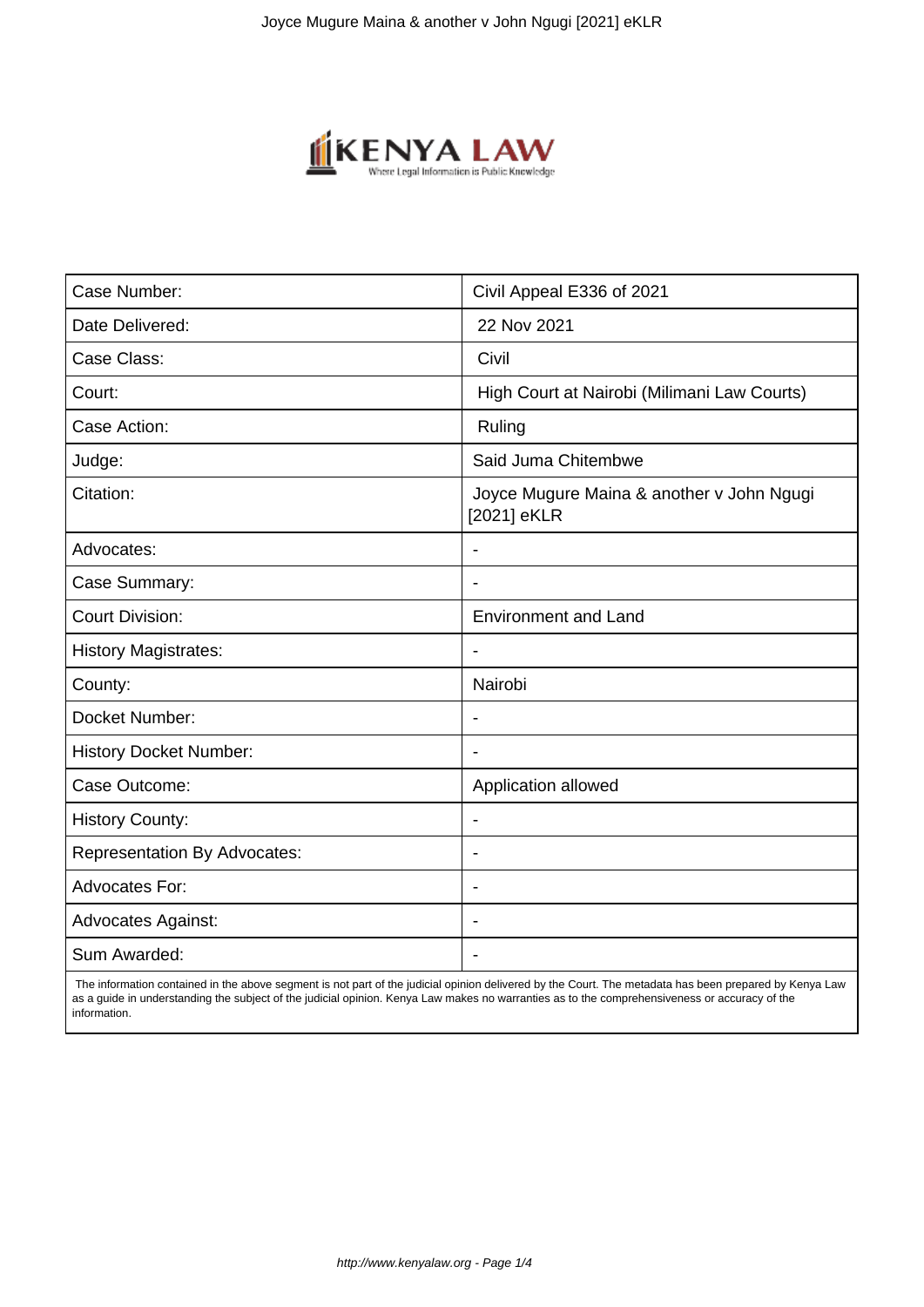### **REPUBLIC OF KENYA**

## **IN THE HIGH COURT OF KENYA**

### **AT NAIROBI**

#### **CIVIL APPEAL NO. E336 OF 2021.**

**JAMES MBURU KIMANI.................................................................................................2ND APPELLANT**

## **VERSUS**

**JOHN NGUGI....................................................................................................................................RESPONDENT**

## **RULING**

The appellants filed a notice of motion dated 16<sup>th</sup> June 2021 brought pursuant to Section 59 of the interpretation of General Provisions Act, Section 1A, 3A, 79G and 95 of the Civil Procedure Act, Order 50 Rule 6 and Order 51 Rule 1 of the Civil Procedure Rules 2010 for orders;

#### **1. Spent**

**2. That the appellant be granted leave to lodge an appeal against the judgement delivered on 20th April 2021 out of time**

**3. That upon been granted prayer number 2 herein, the already filed memorandum of appeal be deemed as properly on record**

#### **4. That costs of this application be in the cause.**

The application was supported by the affidavit of James Mburu Kimani. According to the applicants, judgement was delivered by the trial court on 20<sup>th</sup> April 2021. They received a typed copy of the judgement on  $21^{st}$  May 2021 and thereafter instructed their previous firm of advocates to lodge an appeal but the instructions were never acted upon. Thereafter they instructed the current advocate but consent for representation was reached on  $14<sup>th</sup>$  June 2021. The delay was therefore not intentional.

Counsel for the applicants submitted that the principles that guide the court in exercising discretion on whether to enlarge time were highlighted in **First American Bank of Kenya Ltd v Gulab P Shah & 2 Others Nairobi (Milimani) HCCC No. 2255 of 2000 [2002] 1 EA 65** where the court set out the following;

#### **i. Explanation if any for the delay**

**ii. The merits of the contemplated action, whether the matter is arguable one deserving a day in court or whether it is frivolous one which would only result in delay of the course of justice**

#### **iii. Whether or not the respondent can adequately be compensated in costs for any prejudice that he may suffer as a result of a favorable exercise of discretion in favor of the applicant.**

The applicant explained that judgement in Milimani CMCC No. 7516 of 2016 was not immediately available after the judgement was delivered and a copy was availed on 21<sup>st</sup> may 2021 to the applicant's previous advocates. The applicants being dissatisfied by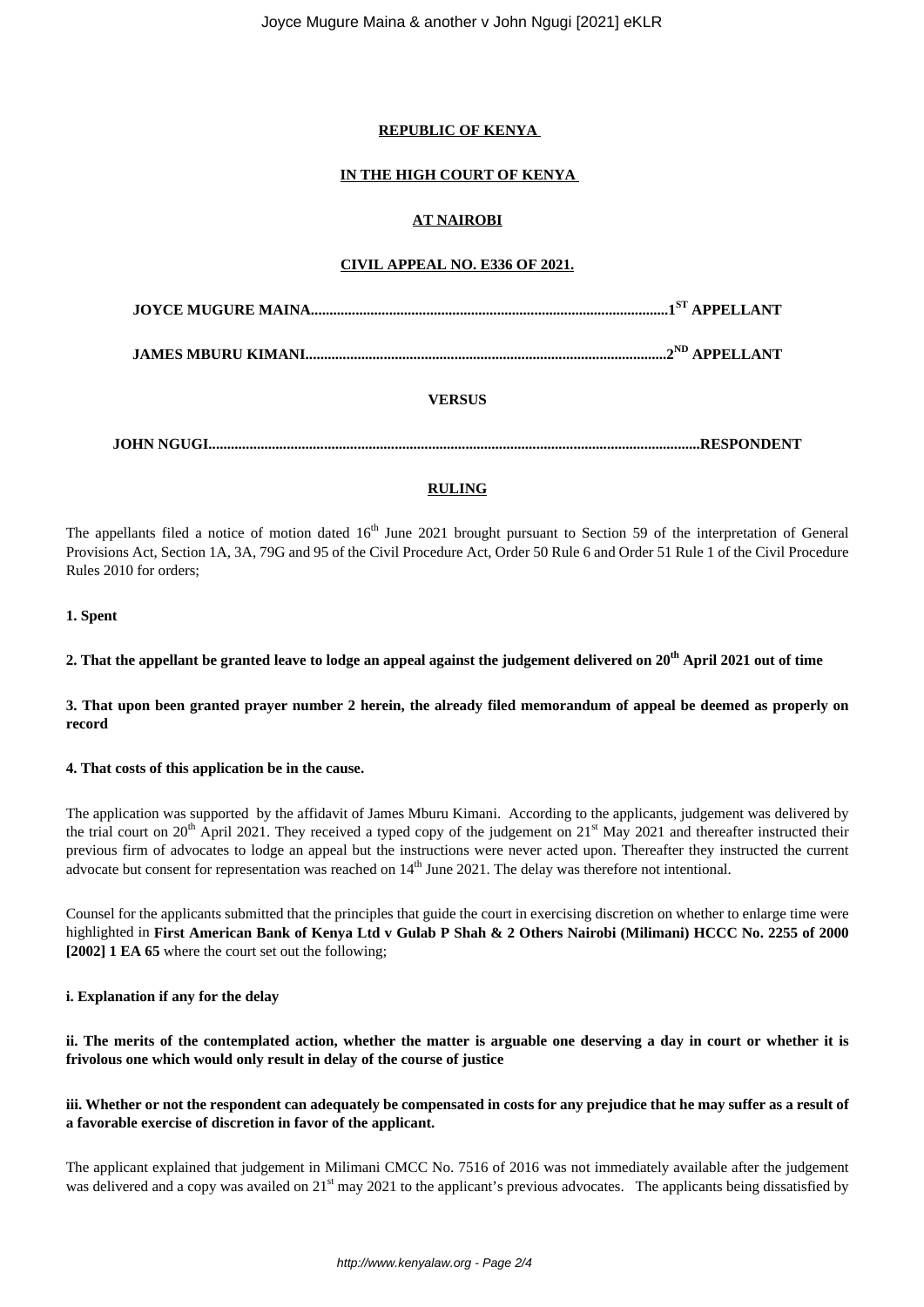the judgement instructed their previous advocates to file an appeal but their instructions were never acted upon. On  $27<sup>th</sup>$  May 2021 the applicants instructed the current law firm to come on record and the previous firm of advocates but there was need to regularize the issue of representation before filing the appeal. Consent was reached on  $14<sup>th</sup>$  June 2021 and this application was filed soon thereafter. The applicant in support cited **Philip Keipto Chemwolo & another v. Augustine Kibende [1986] KLR 495** where the court stated

#### "**Blunders will continue to be made from time to time and it does not follow that because a mistake is made that a party should suffer the penalty of having his case determined on its merits"**

The applicants added that the intended appeal is arguable as it seeks to challenge the dismissal of the matter by the subordinate court despite availability of evidence to guide the court to a contrary decision. The applicant also argued that there will be no prejudice suffered by the respondent if the orders sought are granted.

The respondents opposed the application vide their grounds of opposition dated  $29<sup>th</sup>$  July 2021 and submitted that during judgement both parties' advocates were present in court and were informed that the copies of the judgement were ready and the parties should apply and pay for the same to enable them get a copy of the judgement. That it was therefore improper for the applicants advocates to allude that judgment for this matter was not typed and hence the delay caused and if at all the same was not typed the applicants ought to have annexed the said communication. In support the respondents cited Section 107 of the Evidence Act that states

#### "**Whosever desires any court to give judgement as to any legal right or liability dependent on the existence of facts which he asserts must prove those facts exist"**

Counsel for the respondent argued further that the intended appeal is untenable and only meant to delay the conclusion of the suit and also delay the course of justice. The application herein is therefore an afterthought meant to deceive the court and ought not to be allowed.

#### **Analysis and determination**

I have considered the application, the supporting affidavit, the grounds of opposition and the submissions filed by the parties.

**Section 79G** of the Civil Procedure Act provides that:

**Every appeal from a subordinate court to the High Court shall be filed within a period of thirty days from the date of the decree or order appealed against, excluding from such period any time which the lower court may certify as having been requisite for the preparation and delivery to the appellant of a copy of the decree or order:**

#### **Provided that an appeal may be admitted out of time if the appellant satisfies the court that he had good and sufficient cause for not filing the appeal in time.**

The Court's decision as to whether or not to extend time for filing an Appeal is an exercise of this Court's discretion. However, the court must act upon reason(s) not based on whims or caprice. In general, the matters which a court takes into account in deciding whether to grant an extension of time are; the length of the delay; the reason for the delay; the arguability of the Appeal and the degree of prejudice to the Respondent if the application is granted.

The applicants have laid blame on the fact that a typed judgement was not readily available. That their former advocates did not act on their instructions to file an appeal and the delays that were caused when regularizing representation. It was pointed out by the respondents that the applicants indicated that they received a copy of the judgement on  $21<sup>st</sup>$  May 2021 which was a long time after an appeal needed to be lodged and that no evidence was provided to prove that they had requested for the same. It is this courts view that when litigants instruct advocates it is their duty to monitor the progress of their cases.

Section 79G of the Civil Procedure Act requires that before the Court enlarges the time for appealing, the Applicant must satisfy the court that he had good and sufficient cause for not filing the Appeal on time. The impugned judgment was delivered on  $20<sup>th</sup>$  May,